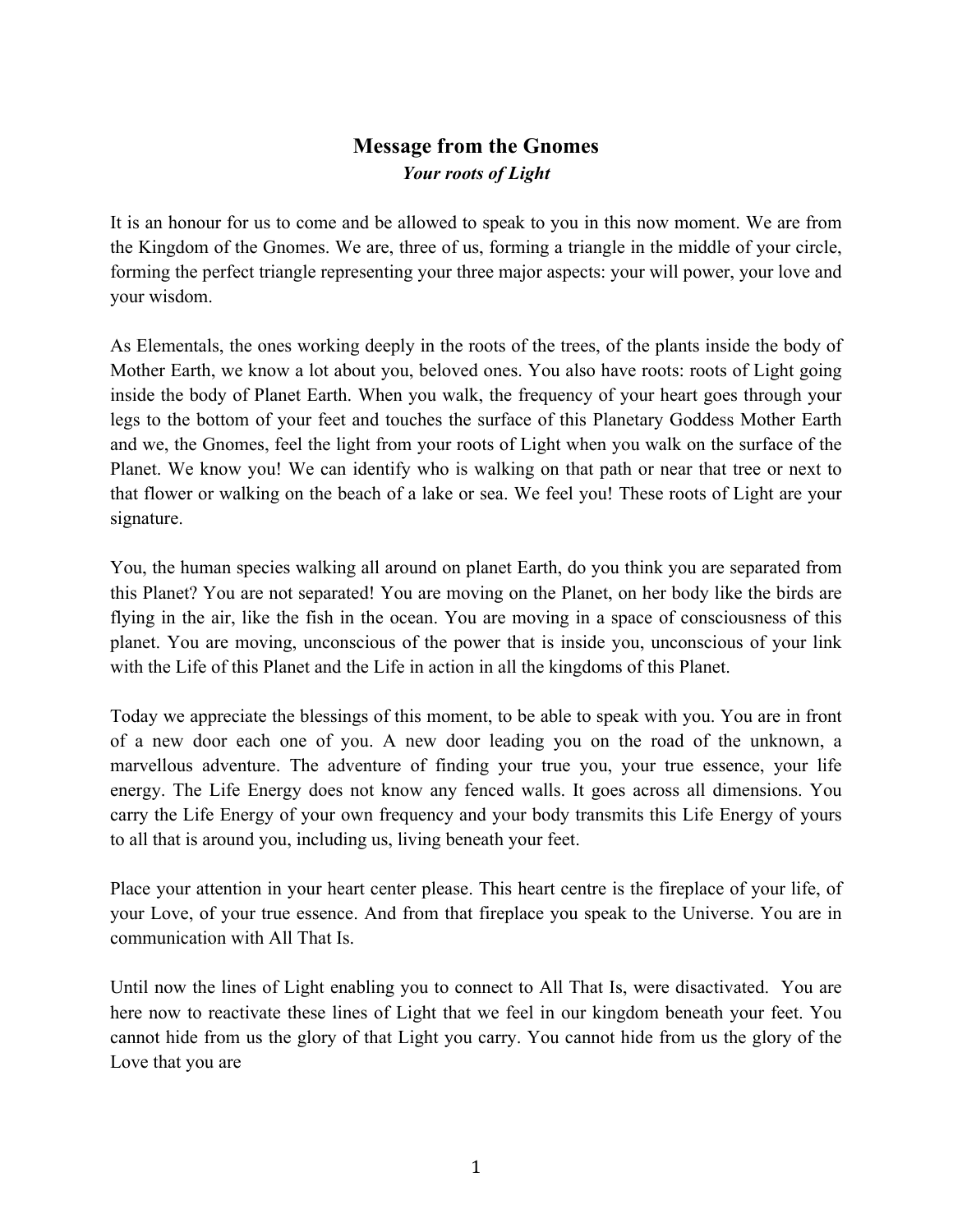You are able, by intention, by determination, by belief; to reactivate the feeling of your connection with All That Is. You have this power! You are the essence of the Heart of God in action in this dimension. There is no limit to your creativity. To what you want to experiment in this dimension. To what you want to feel in this dimension. To what you want to know in this dimension using this physical body of yours.

All knowledge is available to you. How can you accept this knowledge? First by admitting and accepting the Glory that is inside you. This seems to be the hardest thing to do for our brothers and sisters of Planet Earth, the human race.

Accept to believe that everything is possible for you. Accept to welcome the Energy of Change, the Energy of Creativity, the Energy of a Creator available to you for everything you feel, you think, you desire. Because that Essence, inside you, the one that feels, that has desire, that has dreams is connected to the Essence of Life itself.

Do you realize, beloved ones, that what you think, that what you dream is the Life movement dreaming inside you? It is the Life movement that has prepared everything, the Great Plan, to support the realisation of your dream. Otherwise you would not have this dream. You would not carry this dream inside you. It would be impossible! That dream inside you is perfectly attuned for what you have been created, for what you exist. It corresponds to your Essence, the frequency of your heart.

You will ask: "Which dream?" Well! That dream is out there in the Great Universe, in the Great Universe of all that you have forgotten. And how will you accept this dream? By using your power! Using your imagination! Using your determination! Using your own belief, your own energy to create and manifest this connection with your dream; believing that this dream is coming towards you. That this dream knows you. That this dream is attached to your heart and that this dream is ready, is waiting for you to connect with it.

And how can you make this connection? With your desire, your belief, your will power. If you believe that there is a dream outside somewhere in the Universe inside of you. You carry this dream!

I am using these words like outside of you in the Universe but you know in Consciousness, All is together, there is no space, there is no time. As a creator, you have the power to imagine that this dream is very far from you, impossible to grasp. You can choose to believe this way or you can choose to believe it is inside you, ready to be discovered. It is alive inside you ready to be felt. *You are the Creator!* Which path will you choose? Which path do you want to walk upon to find that dream?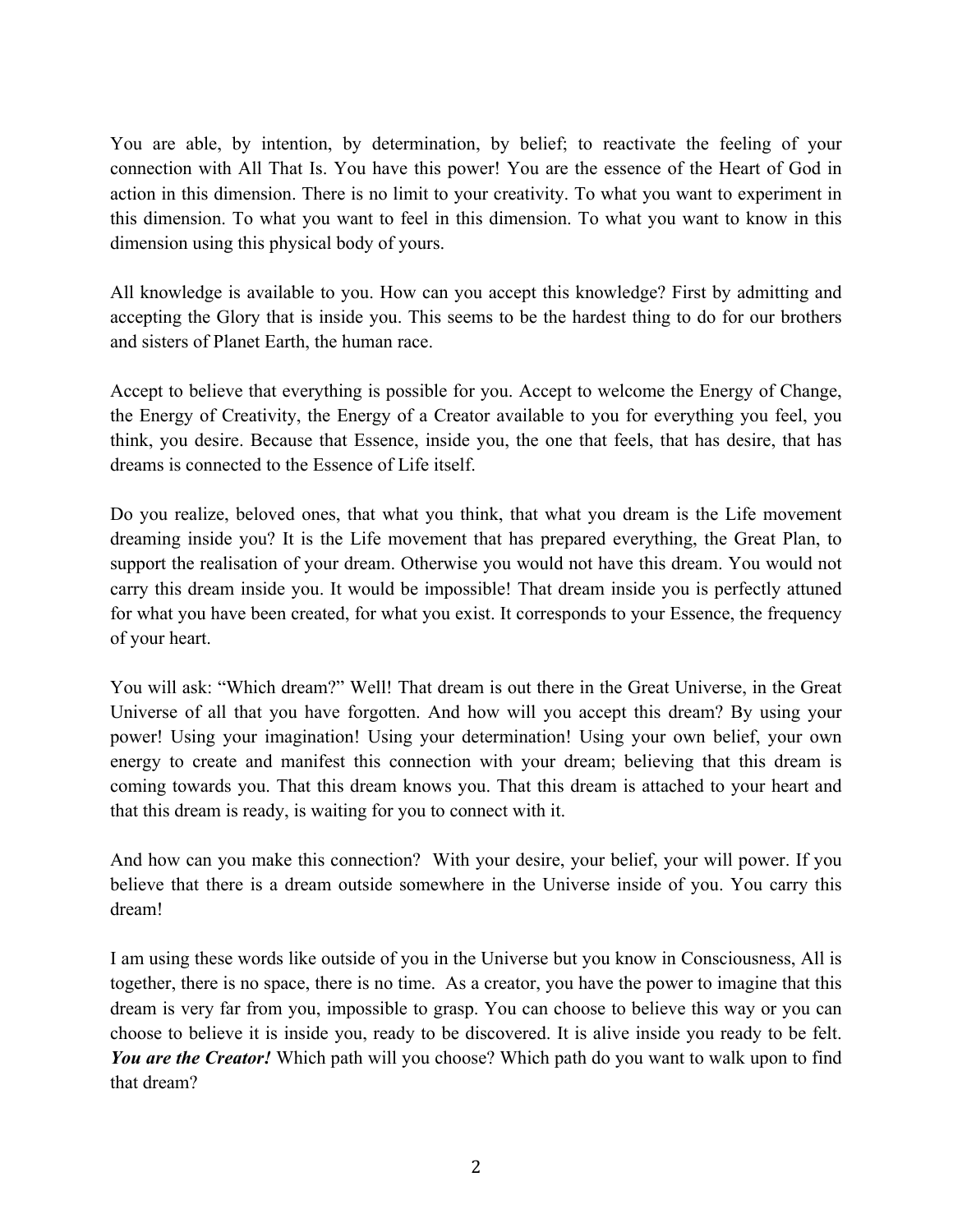All that is related to your belief system! If you think that Life is difficult! If you think and you believe it is not be possible for you to find that dream, you are creating this reality. It will not be possible for you to feel that dream! To feel this reality that belongs to you but that *you believe is not possible!* So, you are creating the reality that it is not possible?

With these words, beloved ones, are you starting to realize your power? Are you starting to realize that you steer your own world, your own Universe by the way you think? You are steering the existence of your Life by the way you are thinking and feeling. If you think: *"I am a magical person, a magical being, I am an Eternal Being, Life is beautiful, Life is gorgeous, Life is a nice adventure!"* You are literally creating this possibility. You are changing dimensions. You go from the dimension of limitation, of hardship, of difficulties to the dimension of All Possibilities, Unconditional Love.

You are the one that is deciding about your life at all levels*. "What is my life? What is the Life I believe in?"* By asking yourself this question many answers will come to you. So, what will you do? Will you choose to ignore it again? Will you choose to ignore the magic of Life, the world of All Possibilities? Or will you choose to say:

*"YES, this seems to be a magnificent adventure and why not me? I am trying something new! I believe! I believe Life is magical! I choose to believe Life is magical! I choose to believe that this Universe is listening to me! I choose to believe that this Universe is nurturing me, feeding me, taking care of me and my family and my friends and my projects.* 

*This Universe wants to make me happy! This Universe exists to make me happy, to enable me to create at all levels without limit. This Universe is full of possibilities. It has the wisdom. It carries the wisdom and the know how of all possibilities.* 

*It finds the solution to all questions, problems, situations. It knows the best solution because it knows all about the Universe, all about the Dimensions, all about Energies, all about Humanity, all about the 3rd dimension and above."* 

So, human being walking upon this Planet, Creator using a physical body, walking on this planet, pretending to be a simple being in this dimension; we have some news for you! This body of yours is your creation supported by the Love of Mother Earth. She provided you the elements to create this body but you are the one that has thought to create this physical body, this way. You are the one that initiated the creation of this physical body. Source, inside you, has initiated the creation of your physical body with your advice, your focus, your vision.